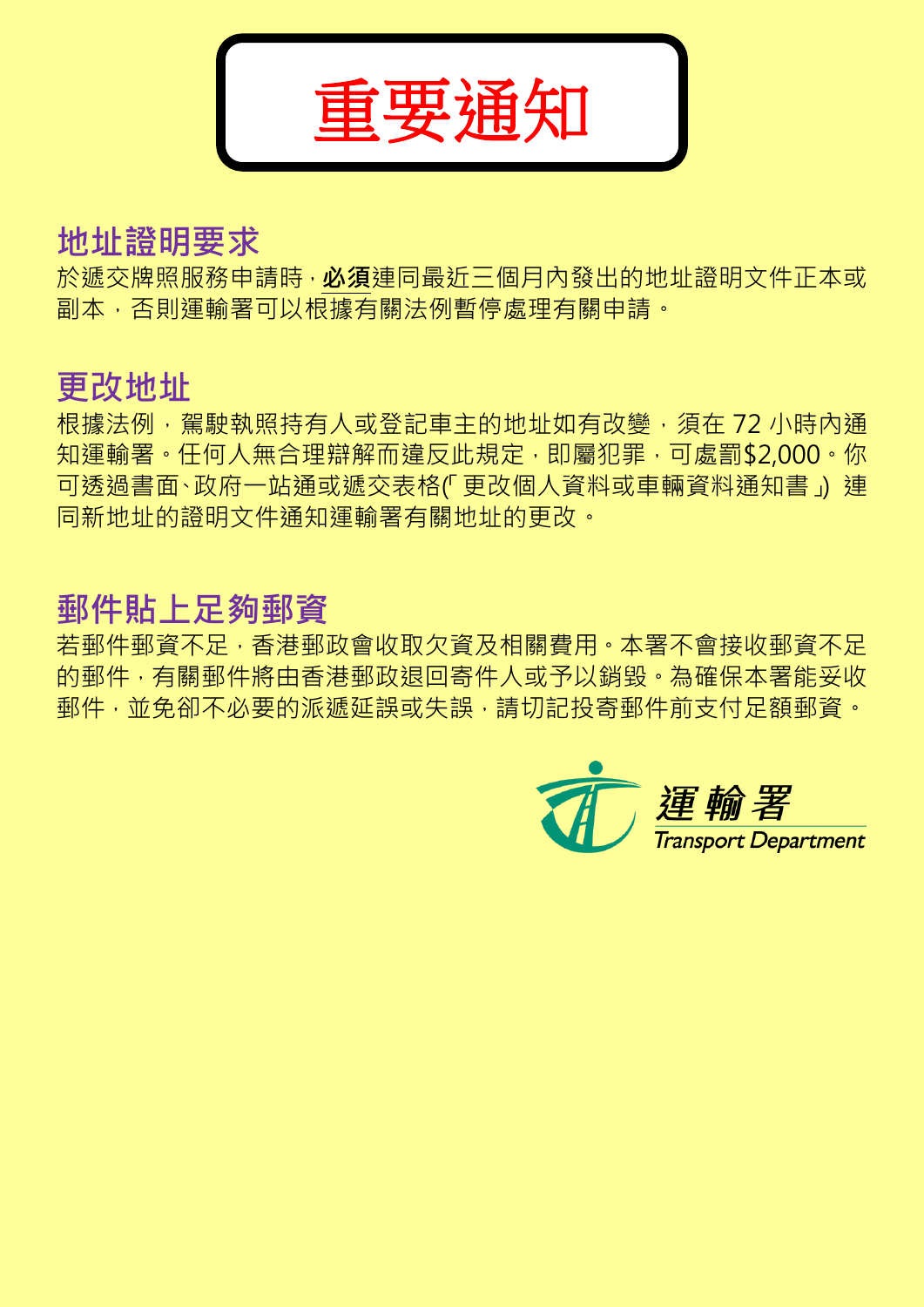| Transport Department                                                           | 國際駕駛許可證申請表                                                                                                                                                                                                                                                                                                                                                                                                                                                                                                                                                                                                                                                                                                                                                                                                                                                                                                      |                                                   |                                |
|--------------------------------------------------------------------------------|-----------------------------------------------------------------------------------------------------------------------------------------------------------------------------------------------------------------------------------------------------------------------------------------------------------------------------------------------------------------------------------------------------------------------------------------------------------------------------------------------------------------------------------------------------------------------------------------------------------------------------------------------------------------------------------------------------------------------------------------------------------------------------------------------------------------------------------------------------------------------------------------------------------------|---------------------------------------------------|--------------------------------|
|                                                                                | APPLICATION FOR INTERNATIONAL DRIVING PERMIT                                                                                                                                                                                                                                                                                                                                                                                                                                                                                                                                                                                                                                                                                                                                                                                                                                                                    |                                                   |                                |
| 請閱讀附頁的「注意事項」,並以正楷填寫各項資料。                                                       |                                                                                                                                                                                                                                                                                                                                                                                                                                                                                                                                                                                                                                                                                                                                                                                                                                                                                                                 | Permit No.:                                       | $\Box$ o<br>$\Box$ P           |
| 如果你以郵遞申請,請亦填寫於第二頁的丁部。                                                          | Please read the notes overleaf and complete all items in BLOCK LETTERS.                                                                                                                                                                                                                                                                                                                                                                                                                                                                                                                                                                                                                                                                                                                                                                                                                                         | Checker:                                          | <i>Issuing Officer:</i>        |
| If you submit your application by post, please also complete Part D on page 2. |                                                                                                                                                                                                                                                                                                                                                                                                                                                                                                                                                                                                                                                                                                                                                                                                                                                                                                                 |                                                   | (本欄不必填寫 For Official Use Only) |
| 甲部<br>PART A                                                                   | 申請人現時的個人資料 PRESENT PARTICULARS OF APPLICANT                                                                                                                                                                                                                                                                                                                                                                                                                                                                                                                                                                                                                                                                                                                                                                                                                                                                     |                                                   |                                |
| 姓名 Name                                                                        | * 先生/夫人/小姐/女士<br>$*Mr.$ / Mrs. / Miss / Ms.                                                                                                                                                                                                                                                                                                                                                                                                                                                                                                                                                                                                                                                                                                                                                                                                                                                                     |                                                   |                                |
|                                                                                | (英文 English)                                                                                                                                                                                                                                                                                                                                                                                                                                                                                                                                                                                                                                                                                                                                                                                                                                                                                                    |                                                   | (中文 Chinese)                   |
| 身分證明文件號碼<br>Identity Document No.                                              | 出生日期<br>Date of Birth<br>DD                                                                                                                                                                                                                                                                                                                                                                                                                                                                                                                                                                                                                                                                                                                                                                                                                                                                                     | 出生地點<br>Place of Birth<br>MM<br>Y Y Y             |                                |
| 住址 RESIDENTIAL ADDRESS                                                         | 「注意:本署是以駕駛執照持有人/登記車主的住址為他/她於本署的登記地址,並以該地址與他/她聯絡和郵寄函件。因此,申請人 <u>必須</u> 在本申請表填寫其                                                                                                                                                                                                                                                                                                                                                                                                                                                                                                                                                                                                                                                                                                                                                                                                                                  |                                                   |                                |
| 最新的住址。                                                                         | (Note: The residential address of a driving licence holder/registered vehicle owner is his/her registered address in this Department, and will be used for the purposes<br>of contact with him/her and mailing correspondence. Thus, the applicant must fill in his/her updated residential address in this application form.)                                                                                                                                                                                                                                                                                                                                                                                                                                                                                                                                                                                  |                                                   |                                |
| 室 Flat/Room<br>樓 Floor                                                         | 如以中文書寫地址,必須清<br>楚寫明樓層,以免郵遞失誤<br>座 Block                                                                                                                                                                                                                                                                                                                                                                                                                                                                                                                                                                                                                                                                                                                                                                                                                                                                         |                                                   |                                |
|                                                                                |                                                                                                                                                                                                                                                                                                                                                                                                                                                                                                                                                                                                                                                                                                                                                                                                                                                                                                                 |                                                   |                                |
| 大廈/屋苑名稱 Name of Building / Estate                                              |                                                                                                                                                                                                                                                                                                                                                                                                                                                                                                                                                                                                                                                                                                                                                                                                                                                                                                                 |                                                   |                                |
|                                                                                | $1 - 1 - 1 - 1 - 1$<br>門牌號數及街道 (或鄉村) 名稱 Number and Name of Street (or Village)                                                                                                                                                                                                                                                                                                                                                                                                                                                                                                                                                                                                                                                                                                                                                                                                                                  |                                                   |                                |
|                                                                                |                                                                                                                                                                                                                                                                                                                                                                                                                                                                                                                                                                                                                                                                                                                                                                                                                                                                                                                 | †□ 香港 Hong Kong □ 九龍 Kowloon □ 新界 New Territories |                                |
| 地區 District                                                                    |                                                                                                                                                                                                                                                                                                                                                                                                                                                                                                                                                                                                                                                                                                                                                                                                                                                                                                                 |                                                   |                                |
| 通訊地址 CORRESPONDENCE ADDRESS                                                    | 「注意:如你以上所填報的住址並不能用作聯絡和郵遞用途,請在以下填寫你的通訊地址。」<br>(Note: If you cannot use the above residential address for the purposes of contact and mailing, please fill in below your correspondence address.)                                                                                                                                                                                                                                                                                                                                                                                                                                                                                                                                                                                                                                                                                                                 |                                                   |                                |
|                                                                                | 如以中文書寫地址,必須清                                                                                                                                                                                                                                                                                                                                                                                                                                                                                                                                                                                                                                                                                                                                                                                                                                                                                                    |                                                   |                                |
| 樓 Floor<br>室 Flat/Room                                                         | 楚寫明樓層,以免郵遞失誤<br>座 Block                                                                                                                                                                                                                                                                                                                                                                                                                                                                                                                                                                                                                                                                                                                                                                                                                                                                                         |                                                   |                                |
|                                                                                |                                                                                                                                                                                                                                                                                                                                                                                                                                                                                                                                                                                                                                                                                                                                                                                                                                                                                                                 |                                                   |                                |
| 大廈/屋苑名稱 Name of Building / Estate                                              |                                                                                                                                                                                                                                                                                                                                                                                                                                                                                                                                                                                                                                                                                                                                                                                                                                                                                                                 |                                                   |                                |
|                                                                                |                                                                                                                                                                                                                                                                                                                                                                                                                                                                                                                                                                                                                                                                                                                                                                                                                                                                                                                 |                                                   |                                |
|                                                                                | 門牌號數及街道 (或鄉村) 名稱 Number and Name of Street (or Village)                                                                                                                                                                                                                                                                                                                                                                                                                                                                                                                                                                                                                                                                                                                                                                                                                                                         | † □ 香港 Hong Kong                                  |                                |
|                                                                                | .                                                                                                                                                                                                                                                                                                                                                                                                                                                                                                                                                                                                                                                                                                                                                                                                                                                                                                               |                                                   |                                |
| 地區 District                                                                    |                                                                                                                                                                                                                                                                                                                                                                                                                                                                                                                                                                                                                                                                                                                                                                                                                                                                                                                 | 九龍 Kowloon                                        |                                |
|                                                                                |                                                                                                                                                                                                                                                                                                                                                                                                                                                                                                                                                                                                                                                                                                                                                                                                                                                                                                                 |                                                   | 新界 New Territories             |
| 乙部<br><b>PART B</b>                                                            | 申請細節 DETAILS OF APPLICATION                                                                                                                                                                                                                                                                                                                                                                                                                                                                                                                                                                                                                                                                                                                                                                                                                                                                                     |                                                   |                                |
| 本人欲申請駕駛下列類別車輛的國際駕駛許可證: --                                                      | I wish to apply for an International Driving Permit for the following class(es) of vehicles:—                                                                                                                                                                                                                                                                                                                                                                                                                                                                                                                                                                                                                                                                                                                                                                                                                   |                                                   |                                |
| □ A. 電單車 Motor Cycle                                                           | □ C. 中型/重型貨車 Medium/Heavy Goods Vehicle                                                                                                                                                                                                                                                                                                                                                                                                                                                                                                                                                                                                                                                                                                                                                                                                                                                                         | E. 掛接車輛 Articulated Vehicle                       |                                |
| B. 私家車 Private Car                                                             | □ D. 私家/公共巴士 Private/Public Bus                                                                                                                                                                                                                                                                                                                                                                                                                                                                                                                                                                                                                                                                                                                                                                                                                                                                                 |                                                   |                                |
| <b>PART C</b><br>丙部                                                            | 聲明 DECLARATION                                                                                                                                                                                                                                                                                                                                                                                                                                                                                                                                                                                                                                                                                                                                                                                                                                                                                                  |                                                   |                                |
| understand the "NOTES FOR ATTENTION".                                          | 本人現聲明,本人現在持有的香港正式駕駛執照仍然有效或逾期不超過三年,且本人現擬申請駕駛的一類車輛,乃未為當局取消持有<br>或領取此執照資格者。本人以上聲明均屬真確事實。本人明白如故意在本申請表填報失實資料,根據《道路交通條例》(第374章)<br>第 111 條第 (3) 款的規定,本人可被判罰款 \$5,000 及監禁 6 個月。此外,現聲明本人已細閲本申請表格的內容及明白有關「注意事項」。<br>I hereby declare that I am in possession of a full Hong Kong driving licence which is still valid, or has not expired for more than 3 years<br>and that I am not at present disqualified from holding or driving the class(es) of vehicle for which I wish to apply now.<br>My declarations above are true and correct. I understand that, if I knowingly make any statement or provide any information in this<br>application form which is false in any material particular, I shall be liable under Section 111(3) of Road Traffic Ordinance (Cap. 374) to<br>a fine of \$5,000 and imprisonment for 6 months. I hereby declare that I have read through the content of this application form and |                                                   |                                |
|                                                                                |                                                                                                                                                                                                                                                                                                                                                                                                                                                                                                                                                                                                                                                                                                                                                                                                                                                                                                                 | 日期 ………………………………………………………                          |                                |
| Signature of Applicant                                                         | Date<br>* 請將不適用的刪去 Delete whichever is inapplicable → 「請在適當的方格內加上「√」號 → Please tick the appropriate box                                                                                                                                                                                                                                                                                                                                                                                                                                                                                                                                                                                                                                                                                                                                                                                                         |                                                   |                                |

TD 51 (Rev. 5/2016) 第一頁 Page 1

 $\bullet$ 

第一頁 Page 1 顧客服務熱線 Customer Service Hotline: 2804 2600 **請翻後頁 Please turn over**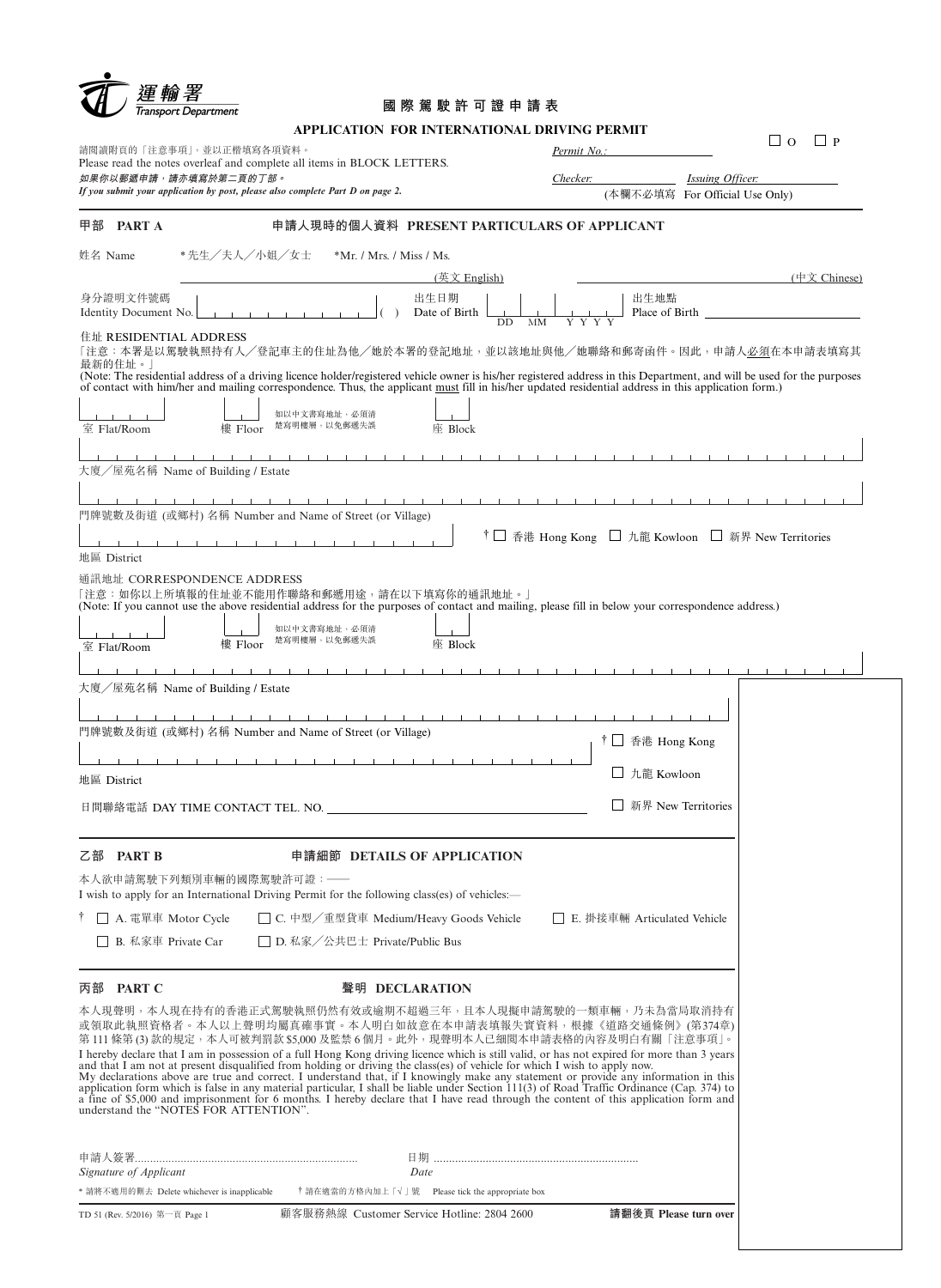# **所需文件及費用 REQUIRED DOCUMENTS AND FEE**

以下文件需連同已填妥的申請表格一併遞交:—

- The following documents have to be produced together with the completed application forms:—
- 1. 你的香港身份證(香港身份證的影印副本亦可被接納作核對用途,並將於辦理你的申請後被銷毀);
- Your H.K. Identity Card (A photocopy of your H.K. identity card may be accepted and will be destroyed after the processing of your application);
- 2. 五十毫米長四十毫米闊的正面全新相同近照兩張,照片的背景應無任何裝飾,頭部不可戴帽或類似的其他物品;及
- Two identical, new and recent photographs, with plain background, size  $40 \text{mm} \times 50 \text{mm}$  taken full face without headwear; and

應繳費用––國際駕駛許可證的申請費用為 \$80 [有關申請費用或會更改。如欲知最新費用,你可於本署各牌照事務處詢問處、或致電顧客服務熱線 2804 2600/1823 電話中心查 詢、參閱牌照事務處的牌照費用表 (TD341) 或瀏覽運輸署網頁 (www.td.gov.hk)]。如以支票/銀行本票付款,請劃線並寫明「香港特別行政區政府」為收款人。並在支票/銀行 本票背面寫上你的姓名、身分證明文件號碼首 4 個字(包括英文字母及數字)及日間聯絡電話。請勿郵寄現款。 The appropriate fee – the application fee for International Driving Permit is \$80 [The application fee may be subject to change. For enquiry about the updated application fee, you

may make enquires at the enquiry counters of Licensing Offices or from Customer Service Hotline 2804 2600/1823 Call Centre, refer to the licence fees table (TD341) from licensing offices, or visit Transport Department's website (www.td.gov.hk) for information]. If pay by cheque/cashier order, please make cheque/cashier order payable to either "**The Government of the Hong Kong Special Administrative Region**" or "**The Government of the HKSAR**" and crossed. Please write down your name, first four characters/digits of your identity document number and daytime contact telephone number on the back of the cheque/cashier order. Cash should not be sent by post.

現時地址的證明(住址/公司地址及通訊地址)正本或副本,而該地址證明需發出距今不超過三個月(包括水電煤或電訊公司帳單、政府部門、公共機構、銀行或本地大學/專上教育 機構發出的信件等)。如有查詢,可致電 2804 2600。

Original or photocopy of proof of present address (residential address/company address and correspondence address) which is issued not more than 3 months from now (includes utility or telecommunication bills, correspondence from government departments, public organizations, banks or local universities/tertiary education institutions etc.). For enquiries, please call 2804 2600.

# **交回申請表地點 PLACE OF SUBMISSION**

#### 填妥申請表後,可:

- (甲) 郵寄至東九龍觀塘郵政信箱68115號,運輸署觀塘牌照事務處(本署收到申請後,會於10個工作天內將成功申請的國際駕駛許可證以掛號信寄回給你。如你在遞交申請後四個 星期內仍未收到有關許可證,請致電 2804 2600 與運輸署聯絡,以便作出跟進);或
- (乙) 親自或由代理人交回下列地點(如果申請由代理人遞交,代理人必須出示其本人的身分證明文件,以作記錄):
	- (一)香港金鐘道95號統一中心3樓運輸署香港牌照事務處;或
	- (二)九龍長沙灣道303號長沙灣政府合署2樓運輸署九龍牌照事務處;或
	- (三)九龍觀塘鯉魚門道12號東九龍政府合署5字樓運輸署觀塘牌照事務處;或
	- (四)新界沙田上禾輋路1號沙田政府合署2樓運輸署沙田牌照事務處。

#### 如需查詢各牌照事務處服務時間,可致電 **2804 2600** 或瀏覽運輸署網站:**www.td.gov.hk**

You can submit your application either:

- (A) By post to Transport Department Kwun Tong Licensing Office, P.O. Box 68115, Kowloon East Post Office, Kowloon (upon receipt of application, the successfully applied International Driving Permit will be posted to you by registered post within 10 working days. If you have not received the permit 4 weeks from the date of submission, please contact Transport Department at 2804 2600 for follow up action); or
- (B) In person or by agent to (if the application is submitted by an agent, the agent is required to produce his/her own original identity document for record purpose):
	- (1) Transport Department Hong Kong Licensing Office at 3/F., United Centre, 95 Queensway, Hong Kong; or
	- (2) Transport Department Kowloon Licensing Office at 2/F., Cheung Sha Wan Government Offices, 303 Cheung Sha Wan Road, Kowloon; or
	- (3) Transport Department Kwun Tong Licensing Office at 5/F., Kowloon East Government Offices, 12 Lei Yue Mun Road, Kowloon; or
	- (4) Transport Department Sha Tin Licensing Office at 2/F., Sha Tin Government Offices, No. 1 Sheung Wo Che Road, Sha Tin, New Territories.

**For enquiry on service hours of licensing offices, please call 2804 2600 or visit Transport Department website: www.td.gov.hk**

## **注意事項 NOTES FOR ATTENTION**

1. 國際駕駛許可證在簽發日期起計一年內有效。

- International Driving Permit is valid for one year from the date of issue.
- 2. 國際駕駛許可證是根據1949年國際公約而簽發,許可證持有人應可於簽訂公約的國家或地區內駕駛車輛(請參閱表一)。但由於各公約國家/地區對認可國際駕駛許可證的政策 或規定可能有所不同或改動,本署建議申請人在申請前,或在該地駕駛前,先向有關國家/地區在港領事館或辦事處查詢詳情。
- International Driving Permit (IDP) is issued in accordance with the 1949 Convention. The permit should be valid for driving in the territory of all the Contracting States (please see List 1). But there may be differences or changes in the policy or conditions of using an IDP to drive in the contracting countries/places concerned, applicants are suggested to make enquiries to the Consulates or resident offices of the countries/places concerned for details before making application for an IDP or before driving in the countries/place concerned. 如任何駕駛執照持有人/登記車主曾向運輸署署長提供其<mark>姓名、地址或身分證明文件有所改變</mark>,他/她須在改變出現後72小時內以書面或遞交已填妥的運輸署表格TD559,將有關改變通
- 知運輸署署長,並需提交有關改變的證明。任何人無合理辯解而違反此規定,即屬犯罪,可處罰款\$2,000。如屬姓名的改變或身分證明文件的改變,駕駛執照持有人/登記車主亦須將現 有的駕駛執照正本(如持有)、駕駛教師執照正本(如持有)、車輛登記文件正本(如持有)、車輛牌照(如持有)及自訂登記號碼分配證明書(如持有) 送交出運輸署署長,以作修改。 If a **change occurs in the name, address or identity document** of a driving licence holder/registered vehicle owner previously provided by the driving licence holder/registered vehicle owner to the Commissioner for Transport, the driving licence holder/registered vehicle owner shall, within 72 hours of the change, notify the Commissioner for Transport in writing or by submitting the completed Transport Department Form (TD 559) with the proof of change. Any person who without reasonable excuse contravenes such requirement commits an offence and is liable to a fine \$2,000. For cases of change of name or change of identity document, the driving licence holder/registered vehicle owner shall also deliver to the Commissioner for Transport the existing original driving licence (if applicable), original driving instructor's licence (if applicable), original vehicle registration document (if applicable), vehicle licence (if applicable) and Certificate of Allocation of Personalized Registration Mark (if applicable) for amendment.
- 4. 所有在本署以你的身分證明文件號碼登記的車輛牌照或駕駛執照的記錄,會根據你在本申請表內填報的地址而同時更改。

For any change of address notified in this application form, all vehicle/driving licence records of the applicant under the same identity document held by this Department will also be changed.

- 5. 運輸署署長在處理牌照申請時,可要求申請人出示其現時地址的證明,以及可在申請人出示該等證明之前,暫<u>停處理該申請</u>。因此,請申請人士帶同現時地址的證明,並在牌 照事務處人員要求下,出示其地址證明。
- The Commissioner for Transport may, in processing licensing application, require the applicant to produce proof of his/her present address, and may suspend the processing of the application until the production of such proof. Applicants please bring along your proof of present address for presentation as and when requested by officers of licensing offices. 若郵件郵資不足,香港郵政會收取欠資及相關費用。本署不會接收郵資不足的信件,有關郵件將由香港郵政處理。為確保本署能妥收郵件,及免卻不必要的派遞延誤(例如, 退回寄件人),請切記投寄郵件前貼上足夠郵資。

Underpaid mail items are subject to surcharge by HongKong Post. This department will not accept underpaid mail items, which will be handled by HongKong Post. To ensure mail items be duly received by the department, and to avoid unnecessary delivery delay (e.g. return to sender), please pay sufficient postage before posting mail items to this department.

## **丁部 PART D 郵遞申請 APPLICATION BY POST**

## **如果你以郵寄遞交申請表,請填寫下列資料 PLEASE FILL IN THE FOLLOWING ITEMS IF APPLY BY POST**

(1) 請在支票/銀行本票背面寫上你的姓名、身分證明文件號碼首 4 個字(包括英文字母及數字)及日 間聯絡電話。

Please write down your name, first four characters/digits of your identity document number and daytime contact telephone number on the back of the cheque/cashier order.

(2) 請填上你的付款資料。 Please fill in your Remittance Details.

銀行名稱 Name of Bank:

付款總額 Amount Paid:

支票/銀行本票號碼 Cheque/Cashier Order No. (3) 為方便本署郵寄本申請表所申請的執 照給你,請在右方填上你的姓名及你 於本申請表甲部所填寫的住址/通訊 地址。

> To facilitate us to mail the licence applied in this application form to you, please fill in your name and residential address / correspondence address provided in Part A of this application form on the right hand side.

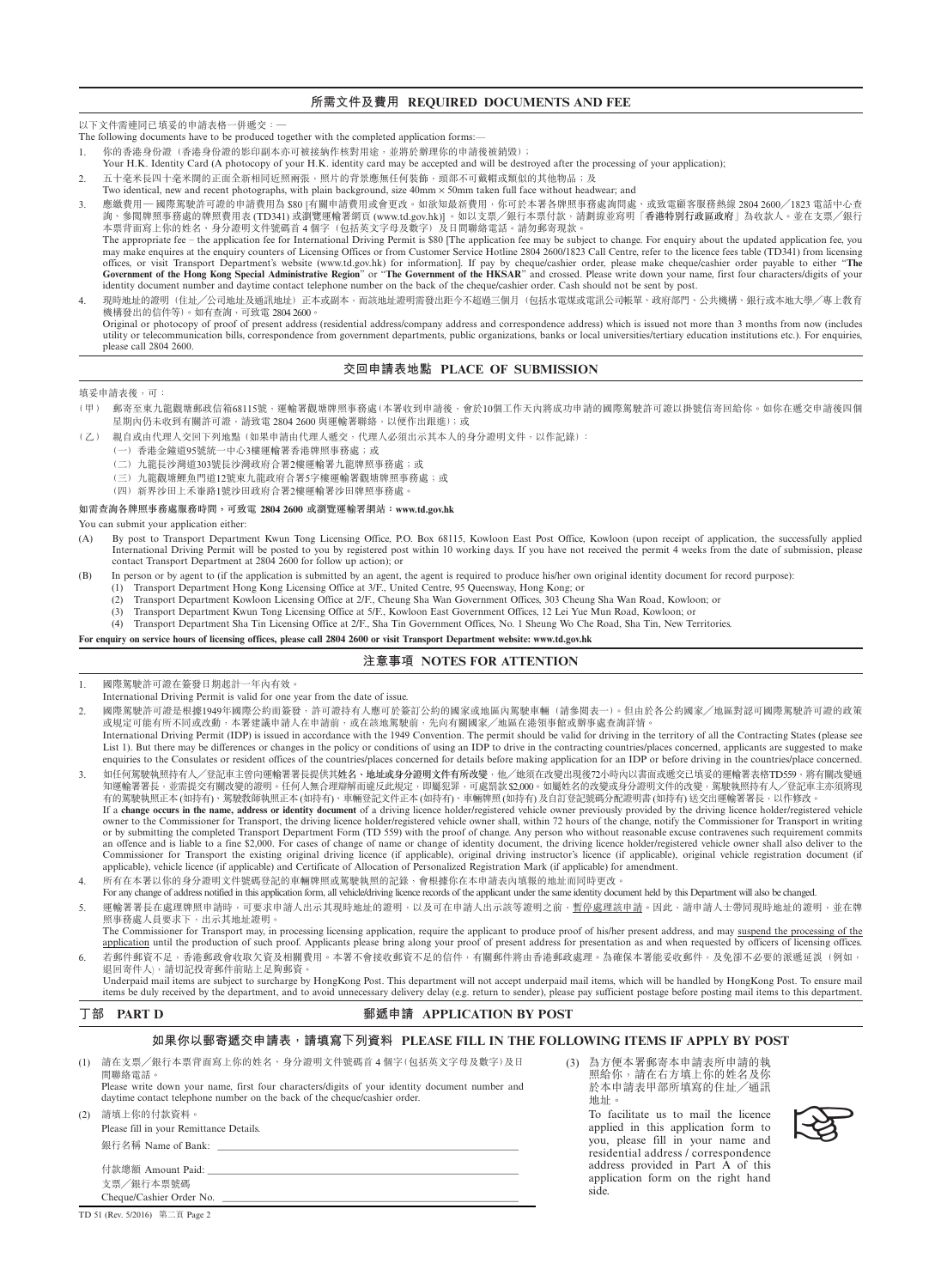# **表一:一九四九年九月十九日在日內瓦簽訂公約的國家/地區一覽表 List 1: List of Countries / Places Contracting to the International Conventions Concluded at Geneva on 19 September 1949**

| 阿爾巴尼亞     | Albania                          | 馬達加斯加     | Madagascar                          |
|-----------|----------------------------------|-----------|-------------------------------------|
| 阿爾及利亞     | Algeria                          | 馬拉維       | Malawi                              |
| 阿根廷       | Argentina                        | 馬來西亞      | Malaysia                            |
| 澳大利亞      | Australia                        | 馬里        | Mali                                |
| 奧地利       | Austria                          | 馬耳他       | Malta                               |
| 孟加拉國      | Bangladesh                       | 摩納哥       | Monaco                              |
| 巴巴多斯      | <b>Barbados</b>                  | 黑山共和國     | Montenegro                          |
| 比利時       | Belgium                          | 摩洛哥       | Morocco                             |
| 貝寧        | Benin                            | 納米比亞      | Namibia                             |
| 博茨瓦納      | Botswana                         | 荷蘭        | Netherlands                         |
| 保加利亞      | Bulgaria                         | 新西蘭       | New Zealand                         |
| 布基納法索     | Burkina Faso                     | 尼日爾       | Niger                               |
| 柬埔寨       | Cambodia                         | 尼日利亞      | Nigeria                             |
| 加拿大       | Canada                           | 挪威        | Norway                              |
| 中非共和國     | Central African Republic         | 巴布亞新幾內亞   | Papua New Guinea                    |
| 智利        | Chile                            | 巴拉圭       | Paraguay                            |
| 剛果        | Congo                            | 秘魯        | Peru                                |
| 科特迪瓦      | Cote d'Ivoire                    | 菲律賓       | Philippines                         |
| 古巴        | Cuba                             | 波蘭        | Poland                              |
| 塞浦路斯      | Cyprus                           | 葡萄牙       | Portugal                            |
| 捷克        |                                  | 大韓民國      |                                     |
| 剛果民主共和國   | Czech Republic                   | 羅馬尼亞      | Republic of Korea<br>Romania        |
| 丹麥        | Democratic Republic of the Congo | 俄羅斯       | Russian Federation                  |
| 多米尼加共和國   | Denmark                          | 盧旺達       |                                     |
| 厄瓜多爾      | Dominican Republic               | 聖馬力諾      | Rwanda                              |
|           | Ecuador                          | 塞內加爾      | San Marino                          |
| 埃及        | Egypt                            |           | Senegal                             |
| 斐濟        | Fiji                             | 塞爾維亞      | Serbia                              |
| 芬蘭        | Finland                          | 塞拉利昂      | Sierra Leone                        |
| 法國        | France                           | 新加坡       | Singapore                           |
| 格魯吉亞      | Georgia                          | 斯洛伐克      | Slovakia                            |
| 加納        | Ghana                            | 南非        | South Africa                        |
| 希臘        | Greece                           | 西班牙       | Spain                               |
| 危地馬拉      | Guatemala                        | 斯里蘭卡      | Sri Lanka                           |
| 海地        | Haiti                            | 瑞典        | Sweden                              |
| 羅馬敎廷      | Holy See                         | 瑞士        | Switzerland                         |
| 匈牙利       | Hungary                          | 阿拉伯敘利亞共和國 | Syrian Arab Republic                |
| 冰島        | Iceland                          | 泰國        | Thailand                            |
| 印度        | India                            | 多哥        | $\rm Togo$                          |
| 愛爾蘭       | Ireland                          | 特立尼達和多巴哥  | Trinidad and Tobago                 |
| 以色列       | Israel                           | 突尼斯       | Tunisia                             |
| 意大利       | Italy                            | 土耳其       | Turkey                              |
| 牙買加       | Jamaica                          | 烏干達       | Uganda                              |
| 日本        | Japan                            | 阿拉伯聯合酋長國  | United Arab Emirates                |
| 約旦        | Jordan                           | 英國        | United Kingdom of Great Britain and |
| 吉爾吉斯斯坦    | Kyrgyzstan                       |           | Northern Ireland                    |
| 老撾人民民主共和國 | Lao People's Democratic Republic | 美國        | United States of America            |
| 黎巴嫩       | Lebanon                          | 委內瑞拉      | Venezuela (Bolivarian Republic of)  |
| 萊索托       | Lesotho                          | 越南        | Viet Nam                            |
| 盧森堡       | Luxembourg                       | 津巴布韋      | Zimbabwe                            |
|           |                                  |           |                                     |

註一:表一是根據2016年3月1日刊登於聯合國有關網頁內的資料而作出更新。最新的列表請參閱下列之聯合國網頁:

Note 1: List 1 was updated according to the information published in the relevant website of the United Nations on 1March 2016. For the most up-to-date list, please refer to the website of the United Nations at: https://treaties.un.org/Pages/ViewDetailsV.aspx?src=TREATY&mtdsg\_no=XI-B-1&chapter=11&Temp=mtdsg5&lang=en

註二:根據中華人民共和國分別於1997年6月6日及1999年12月9日向聯合國秘書長作出的知會,在對香港及澳門恢復行使主權後,上述公約將適用於香港特別行政區及澳門特別行政區。 Note 2: According to the notification made by the People's Republic of China to the Secretary-General of the United Nations on 6 June 1997 and 9 December 1999 respectively, upon the resumption of the exercise of

sovereignty over Hong Kong and Macao, the above-mentioned Convention would apply to the Hong Kong Special Administrative Region and the Macao Special Administrative Region.

TD 51 (Rev. 5/2016) 第三頁 Page 3

郵遞申請,請寄往以下地址(請沿虛線剪下) ✂

姓名 Name:

住址/通訊地址 Residential/Correspondence Address:

\_\_\_\_\_\_\_\_\_\_\_\_\_\_\_\_\_\_\_\_\_\_\_\_\_\_\_\_\_\_\_\_\_\_\_\_\_\_\_\_\_\_\_\_\_\_\_\_\_

\_\_\_\_\_\_\_\_\_\_\_\_\_\_\_\_\_\_\_\_\_\_\_\_\_\_\_\_\_\_\_\_\_\_\_\_\_\_\_\_\_\_\_\_\_\_\_\_\_

\_\_\_\_\_\_\_\_\_\_\_\_\_\_\_\_\_\_\_\_\_\_\_\_\_\_\_\_\_\_\_\_\_\_\_\_\_\_\_\_\_\_\_\_\_\_\_\_\_

# **運輸署觀塘牌照事務處**